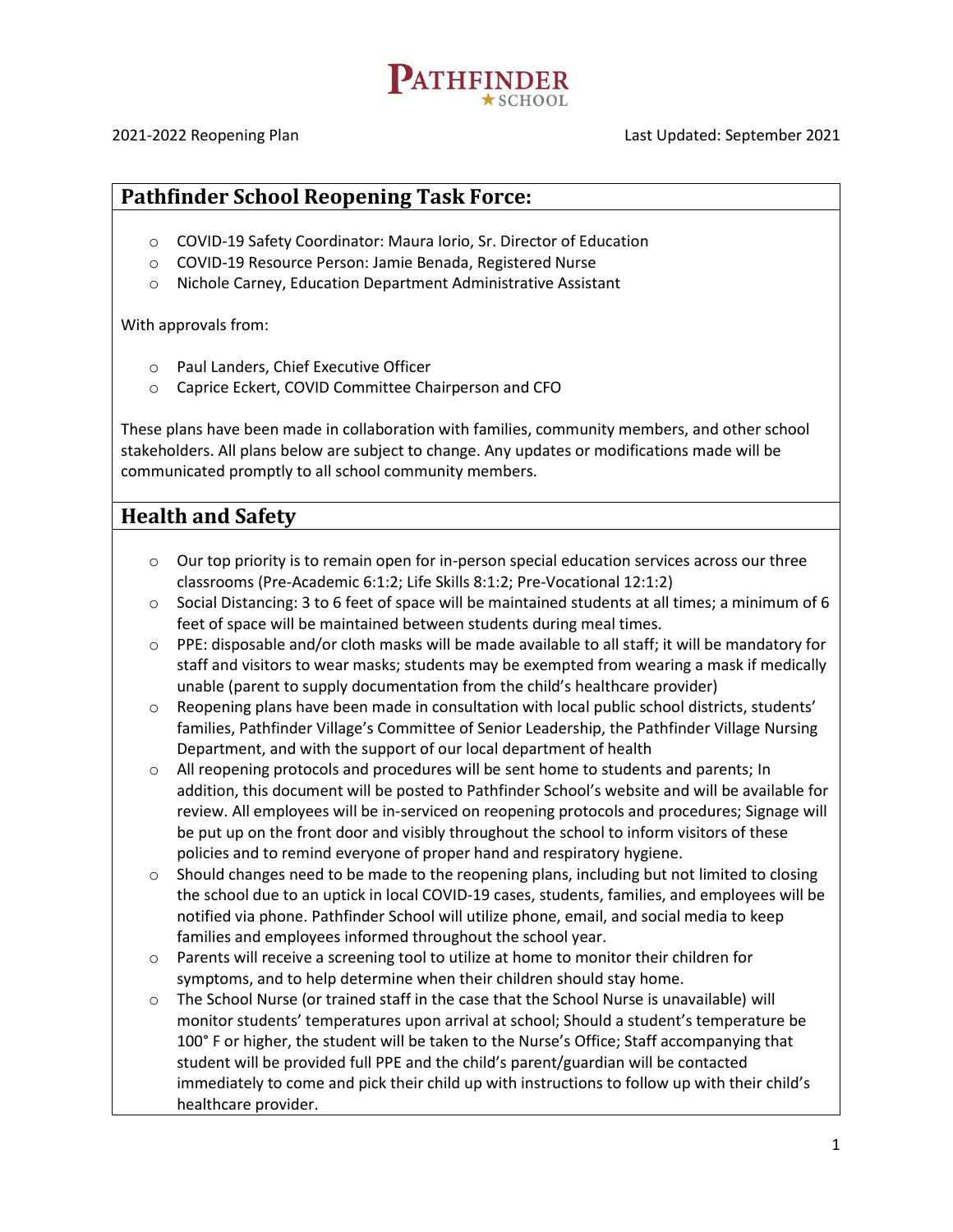

2021-2022 Reopening Plan Last Updated: September 2021

- $\circ$  Should a student become ill during the school day, the student will be sent to the School Nurse to be assessed.
- $\circ$  Visitors, guests, contractors, and vendors will be kept to a minimum; those required to visit will be thoroughly screened upon arrival by being asked designated questions regarding travel, symptoms of illness, and contact with people who have tested positive for COVID-19. Upon successful completion of screening questions, visitors will be asked to take their own temperatures to ensure they are below 100° F, wear a mask, and sanitize their hands before exiting the Main Office. Visitors' access to the school building will be restricted to ensure they do not have any unnecessary contact with staff and students beyond their reason for visiting.
- $\circ$  Social distancing will be encouraged as much as possible. Students will not comingle with students outside of their own classroom, with the exception of pre-approved therapy sessions; Students' desks will be 3 to 6 feet apart; Staff will wear acceptable PPE at all times as it will be necessary for staff to be in close proximity to students for support and assistance. Students who are physically and medically able to wear masks may do so if they choose; staff will ensure these students receive mask breaks throughout the day.
- $\circ$  Special education teachers will be responsible for providing direct instruction to students in the areas of personal and respiratory hygiene. Parents/guardians who wish their children to participate in mask tolerance training may request further information from Pathfinder School's Behavior Analyst.
- $\circ$  Pathfinder School will provide all staff, visitors, and students who so choose, with disposable masks. In addition, staff will be provided with options for gloves, face shields, goggles, and gowns as needed. PPE has been purchased and kept in supply through the Pathfinder Village Organization through trusted vendors.
- o Should there be a confirmed case of COVID-19 at Pathfinder School, the local health department will be contacted immediately for further guidance and instructions regarding closing, cleaning, and notifying families, employees, and visitors. For this reason, an accurate visitor log will be kept, as well as a daily record of student and employee attendance.
- o **Please see Appendix A for Screening and Return to School Following COVID-19 Infection or Exposure policies**
- $\circ$  The school will be cleaned and disinfected daily using safe and approved disinfecting products in accordance with CDC guidelines; Items used by students (such as physical equipment, toys, mats, surfaces, etc.) will be disinfected after each use throughout the day using only products that have been deemed safe for use in a school setting.
- $\circ$  Pathfinder School will conduct the required school safety drills while utilizing social distancing and PPE.
- o The Senior Director of Education will act as the Pathfinder School COVID-19 safety coordinator to ensure continuous compliance with all aspects of the school's reopening plan, as well as any phased-in reopening activities necessary to allow for operational issues to be resolved before activities return to normal or "new normal" levels.
- o The School Nurse (RN) will act as the Pathfinder School COVID-19 resource person; responsibilities include, but are not limited to: being the main contact upon identification of positive COVID-19 cases and subsequent communications regarding these cases; ensuring there are adequate supplies of PPE; consulting on development and revision of Pathfinder School's Reopening Plan.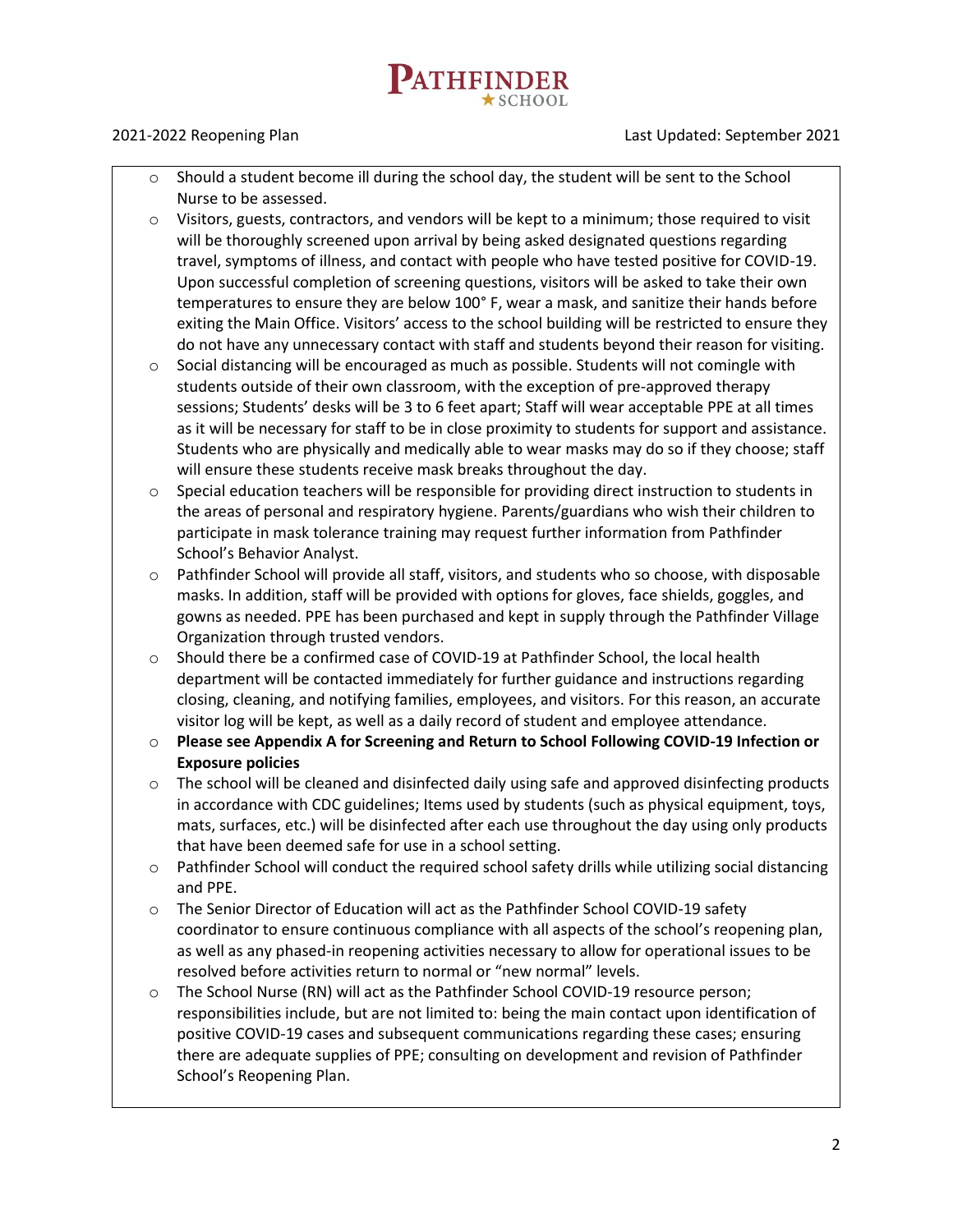

## **Facilities**

- o General Health and Safety Assurances
	- o Please see above Health and Safety Assurances
	- $\circ$  Classrooms will have adequate square footage per student (guidelines recommend 50 square feet of space per student).
	- o All building spaces have access to adequate ventilation with options to open windows for increased air flow; a new HVAC system was installed over the summer which is designed to increase the air quality and to pump in fresh air from outside.

## **Transportation**

- $\circ$  Pathfinder School Day Students are transported daily by their home school district; parents have been notified that they must contact their child's home school district to learn more about the specific guidelines and protocols that will be in place when their child is being transported to and from Pathfinder School.
- o Pathfinder School Residential Students live on campus; they walk to and from School with staff support.
- o Pathfinder School has several DOT certified vehicles for use during the school day to transport students to and from community-based learning activities, job exploration opportunities, and other field trip experiences. Most of these activities continue to be on hold. Parents will be contacted directly if their child is slated to attend one of these trips throughout the school year.

## **Social Emotional Well-Being**

- o Pathfinder School does not have a certified school counselor
- o Pathfinder School's Board Certified Behavior Analyst (BCBA) will monitor the social/emotional well-being of students in conjunction with teachers, therapists, and the school nurse.
- $\circ$  Pathfinder School's BCBA will provide employees with training on how to talk with and support students regarding the COVID-19 public health emergency, including the development of coping skills and resiliency skills.
- $\circ$  Additional resources will be made available to students and families upon request, in collaboration with students' home school districts.

# **School Schedules**

- o Student drop-off will be between 8:00am and 8:30am; student pick-up will be between 2:00pm and 2:30pm.
- $\circ$  Students receiving Related Services at the Group level will be grouped with students from their own classroom as much as possible.
- $\circ$  A detailed record of student schedules will be maintained should this information be needed for contact tracing.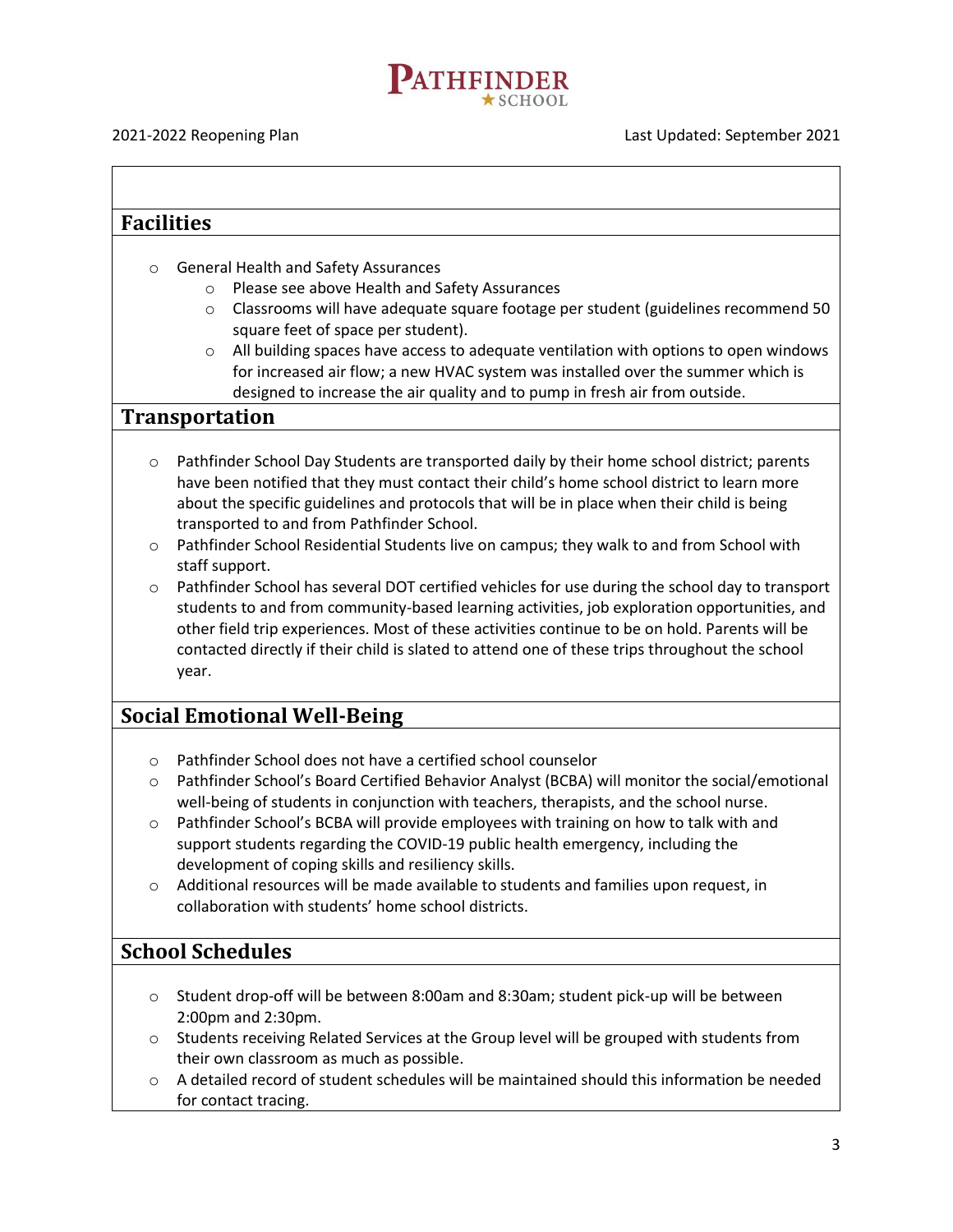

# **Attendance and Chronic Absenteeism** o Student and employee attendance is documented daily  $\circ$  Students' attendance is reported to their home school districts on a monthly basis o Should a student or employee be absent for an unknown reason, the School Nurse, Administrative Assistant, or Sr. Director of Education will contact the family, or employee, to determine if the absence is due to illness.  $\circ$  Should it be determined or reported that a student or employee is absent due to illness, Pathfinder School Screening and Return to School protocols [Appendix A] will be implemented; The COVID-19 Resource Person (School Nurse) and/or the COVID-19 Safety Coordinator (Senior Director of Education) will follow-up with families and employees daily to ensure all protocols are being followed, and to determine when it is safe for the student/employee to return to school.  $\circ$  If there is a risk of exposure to COVID-19, the local department of health will be contacted immediately for guidance. o Should Pathfinder School need to close and implement Remote Learning, virtual engagement and active participation will be expected each school day. This will be documented through: o Attendance during scheduled virtual web-based sessions with teachers, therapists, or other designated school personnel. o Submission of completed electronic assignments via Google Classroom o Phone or email contact with a designated school personnel

 $\circ$  If Pathfinder School is unable to verify student engagement and active participation in virtual learning through any of these means, or if parents have not notified the school that their child is unable to participate for the day due to illness or another legal reason, students may be documented as being illegally absent

# **Technology and Connectivity**

- o Parents will be surveyed to determine the technology and internet available in their home
- $\circ$  Should students be participating in virtual/remote learning, every effort will be made to ensure students have the tools and equipment needed in collaboration with students' home school district
- $\circ$  Teachers and therapists will provide instruction in an alternative format (to be mailed home, or delivered by designated school personnel) that does not require technology or internet access upon request from the parent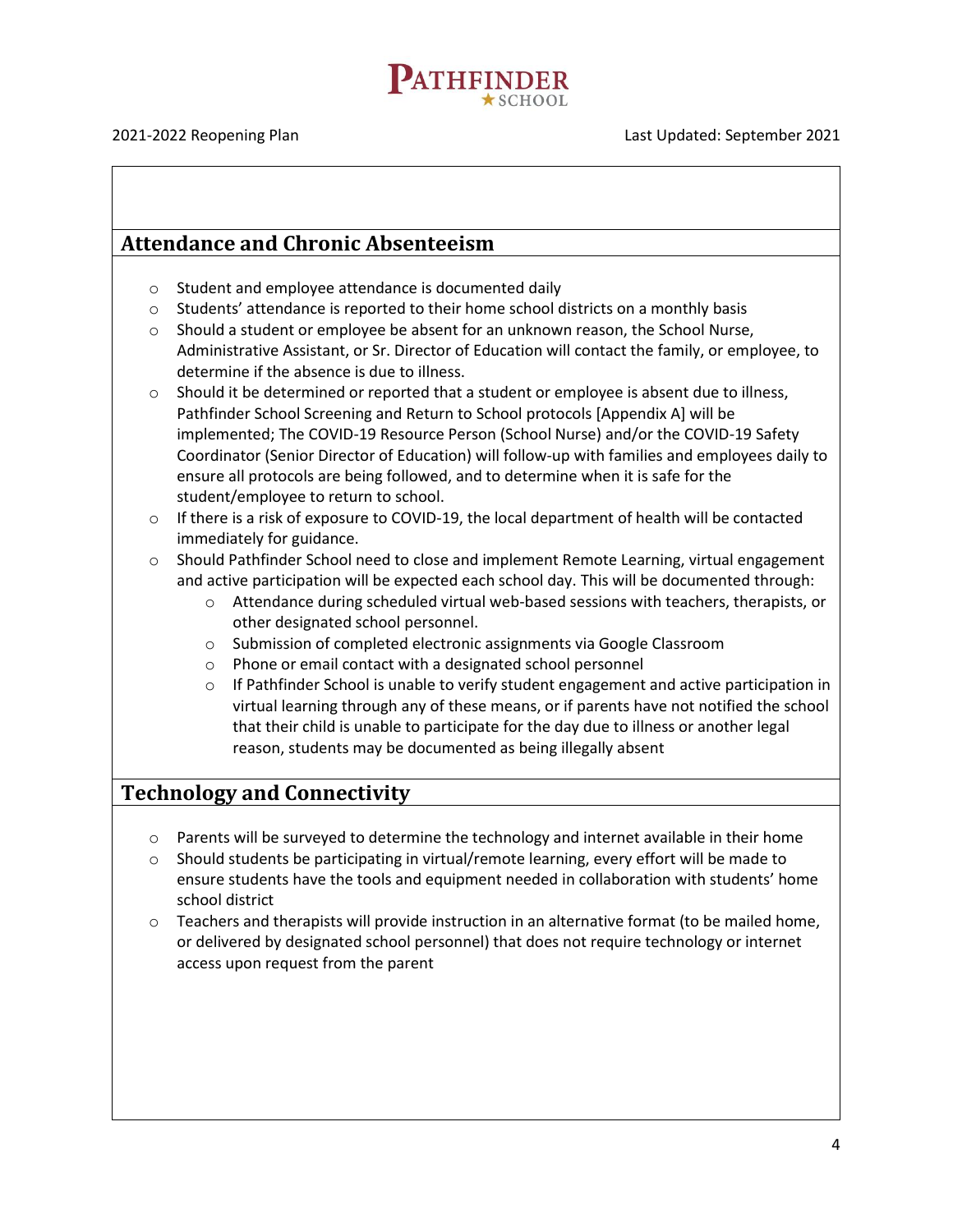

2021-2022 Reopening Plan Last Updated: September 2021

## **Staffing**

- o Professional staff certification requirements will remain unchanged.
- o All staff will be thoroughly trained on COVID-19 protocols and the use of PPE.
- o We will minimize the sharing of staff between classrooms to lower points of contact.

## **APPENDIX A**

## Screening for COVID-19 and Return to School following COVID-19 Infection or Exposure Home Screening:

Students must stay home from school for any of the following:

- 1) Shows signs of infectious illness consistent with COVID-19, such as fever of 100°F or higher, chills, cough, nasal congestion or runny nose, new loss of taste or smell, shortness of breath or difficulty breathing, diarrhea or vomiting, stomachache, fatigue, headache, muscle or body aches, etc.
- 2) Close or proximate contact with a confirmed or suspected case of COVID-19 in the past 14 days (\*please follow up with school immediately, as the Department of Health will determine if a student must be excluded from school or not following a COVID-19 exposure)
- 3) Travel out of the country or from a state with widespread community transmission of COVID-19 per the New York State Travel Advisory in the past 14 days.

Parents must immediately notify the school whenever any of the above criteria are met.

In order to return to school following **illness**:

- Improving symptoms AND a doctor's note clearing the student to return to school OR
- Improving symptoms AND a negative COVID test

## In-School Monitoring:

The New York State Department of Health Guidelines requires that, if the student exhibits symptoms of COVID-19 while at school, the student must be separated, and parents will be contacted to pick up their child immediately and given instructions to contact their health care provider for follow-up and evaluation.